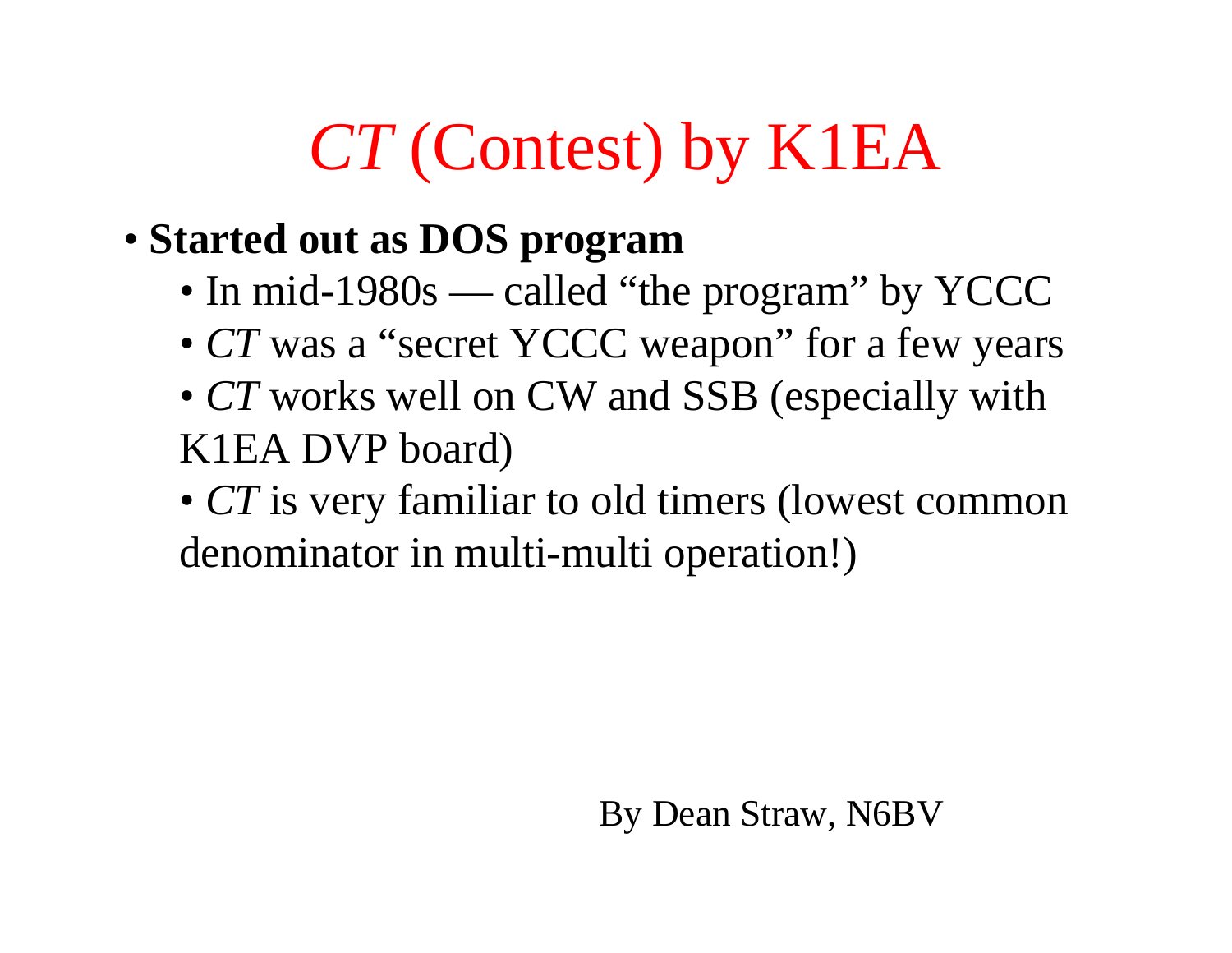#### Typical screen layout for DOS *CT* in the Multi-Multi 4M7X operation (1999)

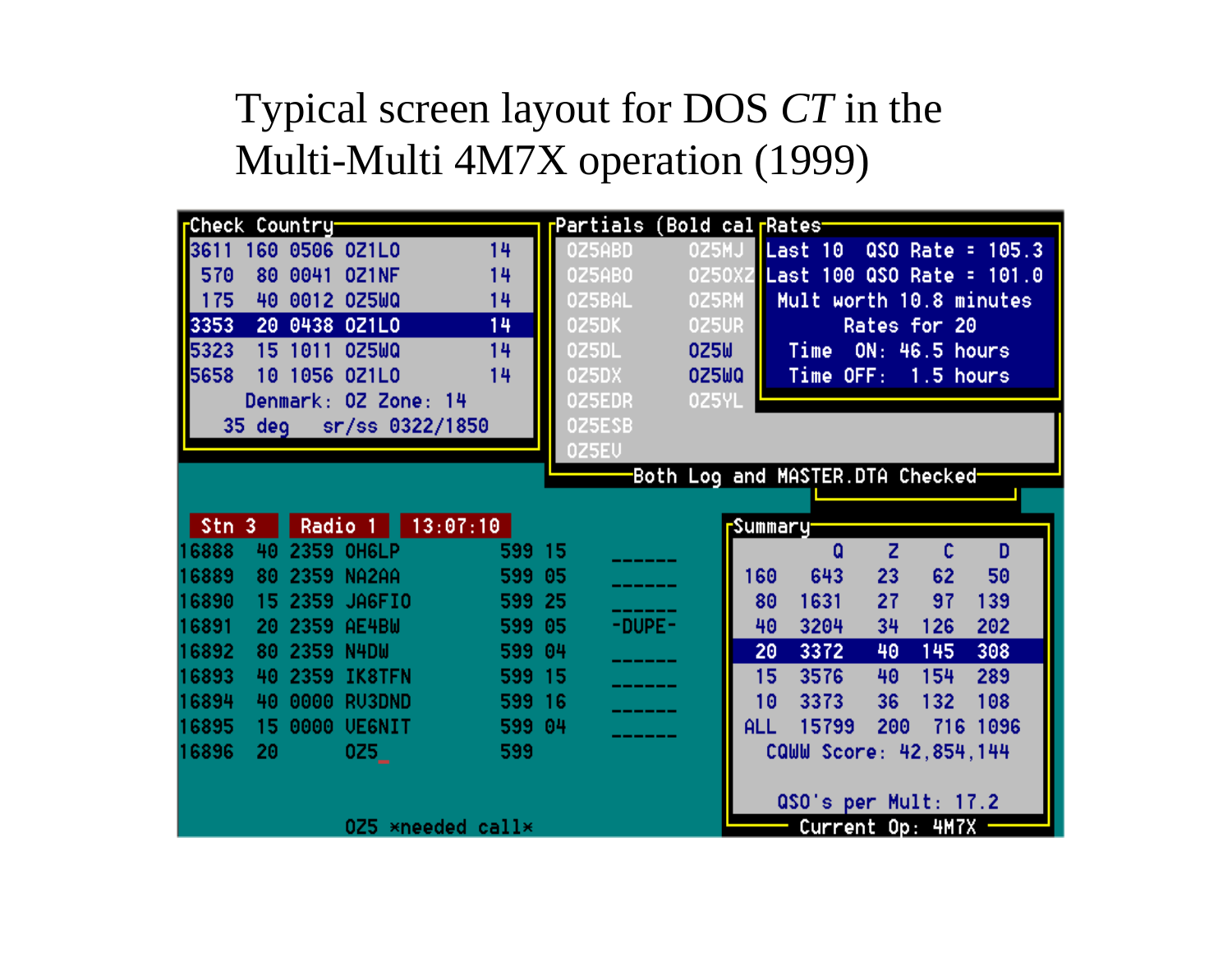# *CT* (Contest) by K1EA

#### •**DOS version: Pros**

- Stable and responsive lightning fast duping
- Sends CW well without external hardware
- Requires little computer horsepower (even 486 is okay!)
- Simple, bulletproof COM-port networking for Multi-Multi operations
- Supports K1EA DVP for phone
- Keyboard may be remapped for convenience of touch typist
- *CT* is freeware!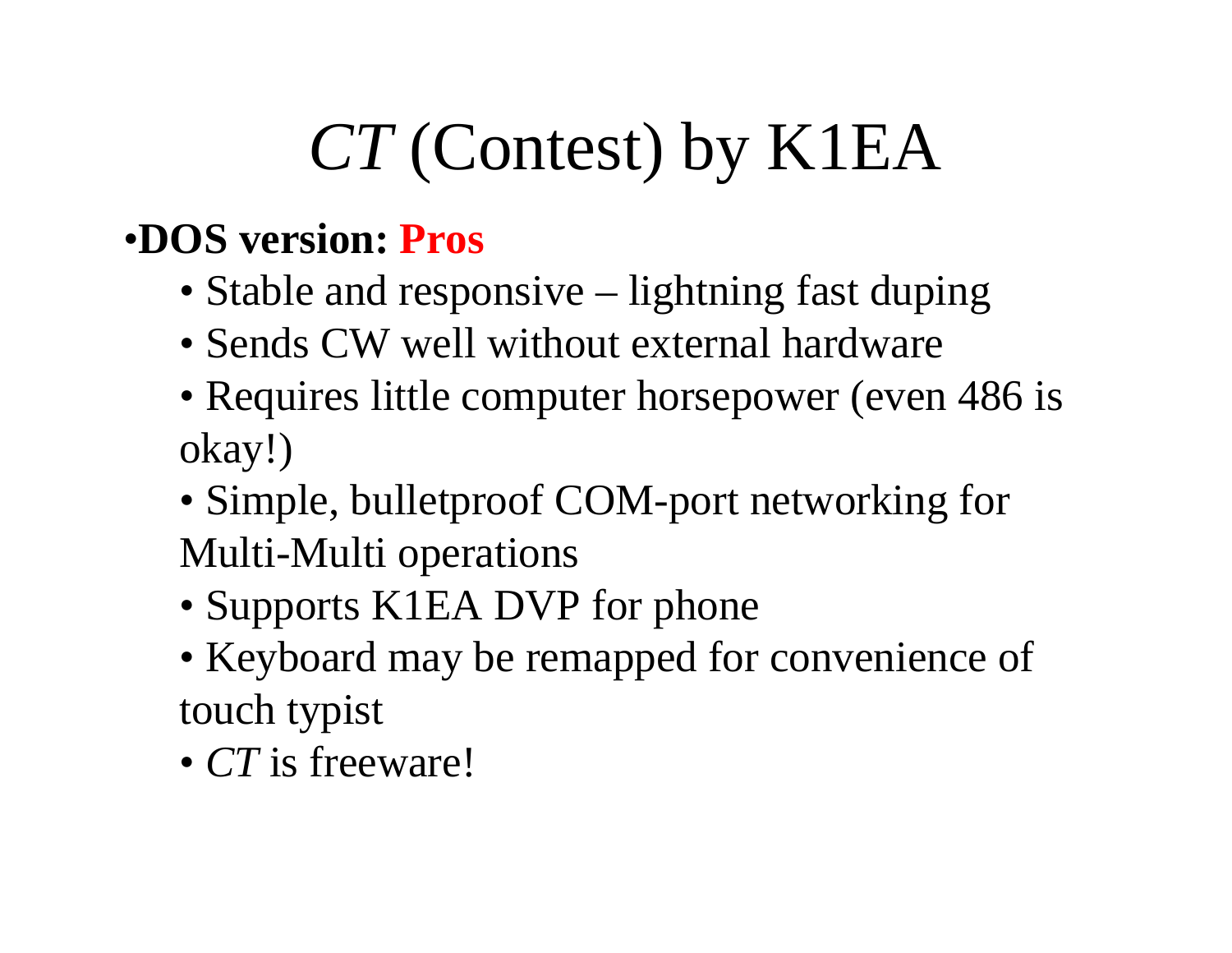## *CT* (Contest) by K1EA

- **DOS version: Cons**
	- Hasn't been supported for several years
	- Doesn't support some late-model radios
	- Lots of <ALT> and <CTRL> keyboard commands
	- Requires lots of COM serial ports
		- For radios, network, TNCs, possibly sending CW, rotator control
		- Serial ports are scarce in latest computers
	- LPT port is also rare in latest computers (used for SO2R box control and auto band selection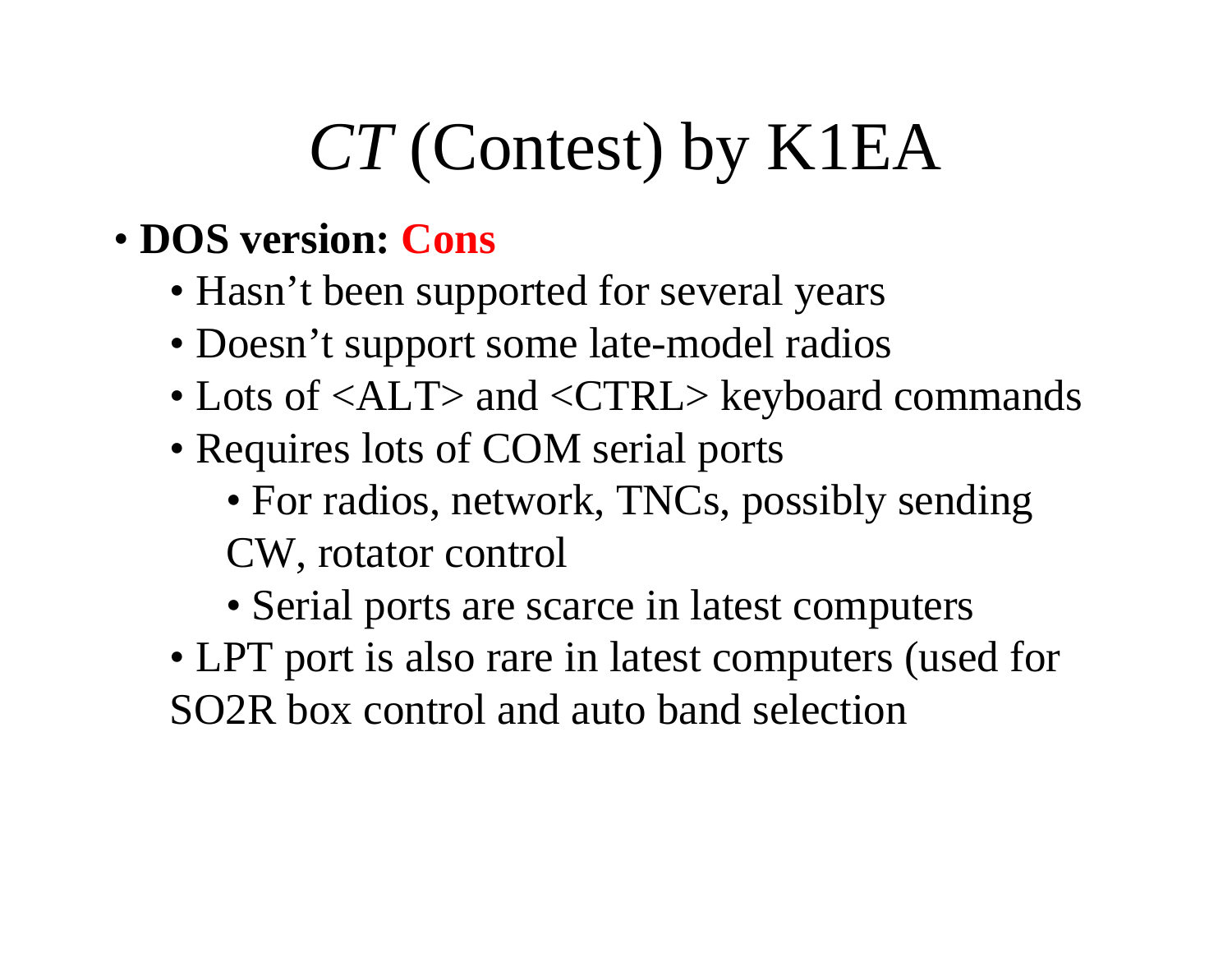## *CTWin* by K1EA

- **Ported (sorta) to Windows, as the** *CTWin* **program**
	- Became a "Console" application in Windows
		- Fixed window sizes but these can be relocated (like DOS version) with mouse
	- Can be easily networked through Windows for Multi-Multi operations
	- Still communicates mainly through serial COM ports to radios, TNCs and rotators
	- No longer sends CW through COM ports; only LPT
	- No longer supports K1EA DVP
	- Telnet to Internet clusters easier in *CTWin*
	- Otherwise, does what DOS *CT* does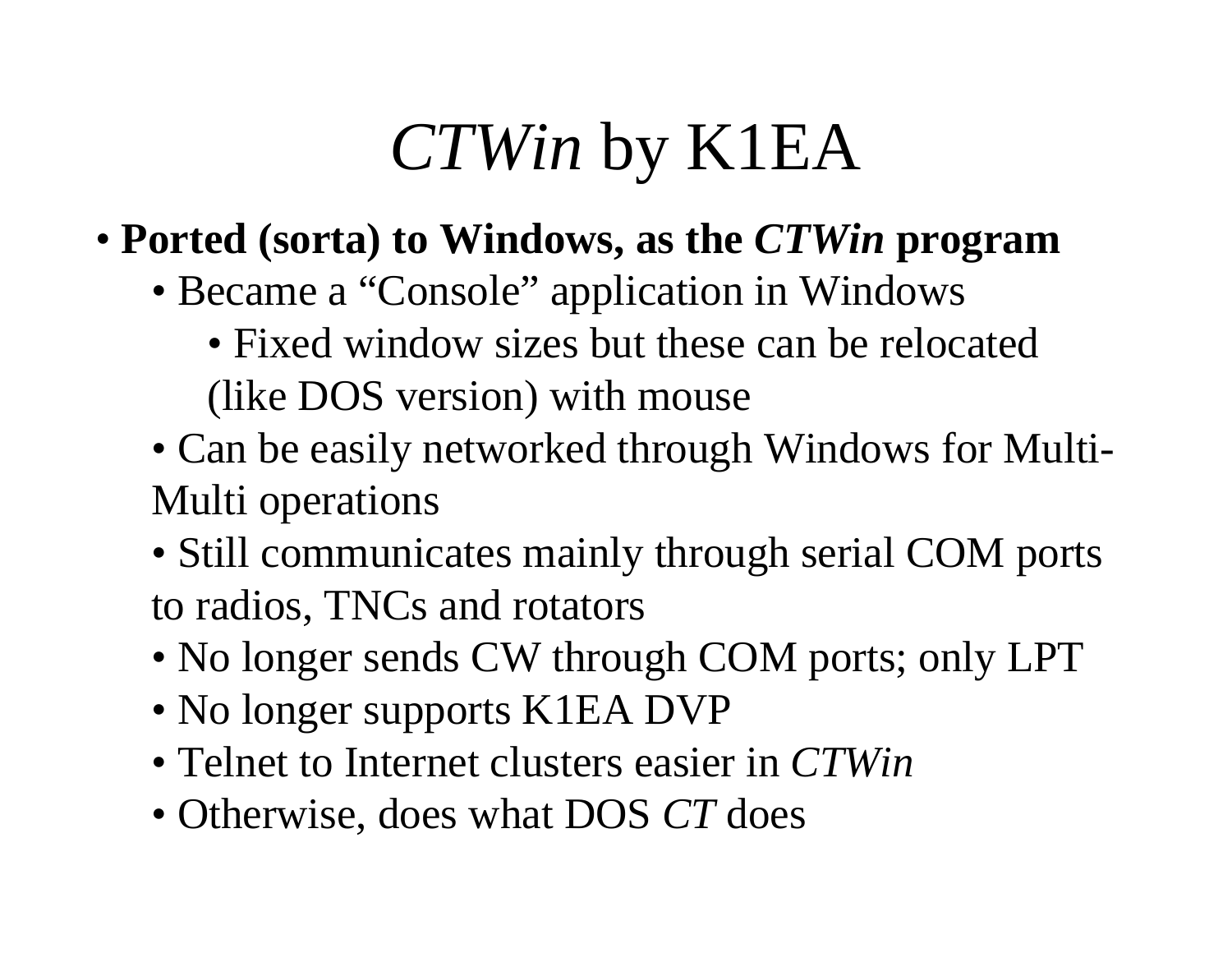Sample *CTWin* screen, in "-VGA" mode, shows more onscreen than DOS *CT*, plus other Windows programs can show, like *DX Atlas*.



Is this state-ofthe-art software? No, but a lot of people still use it!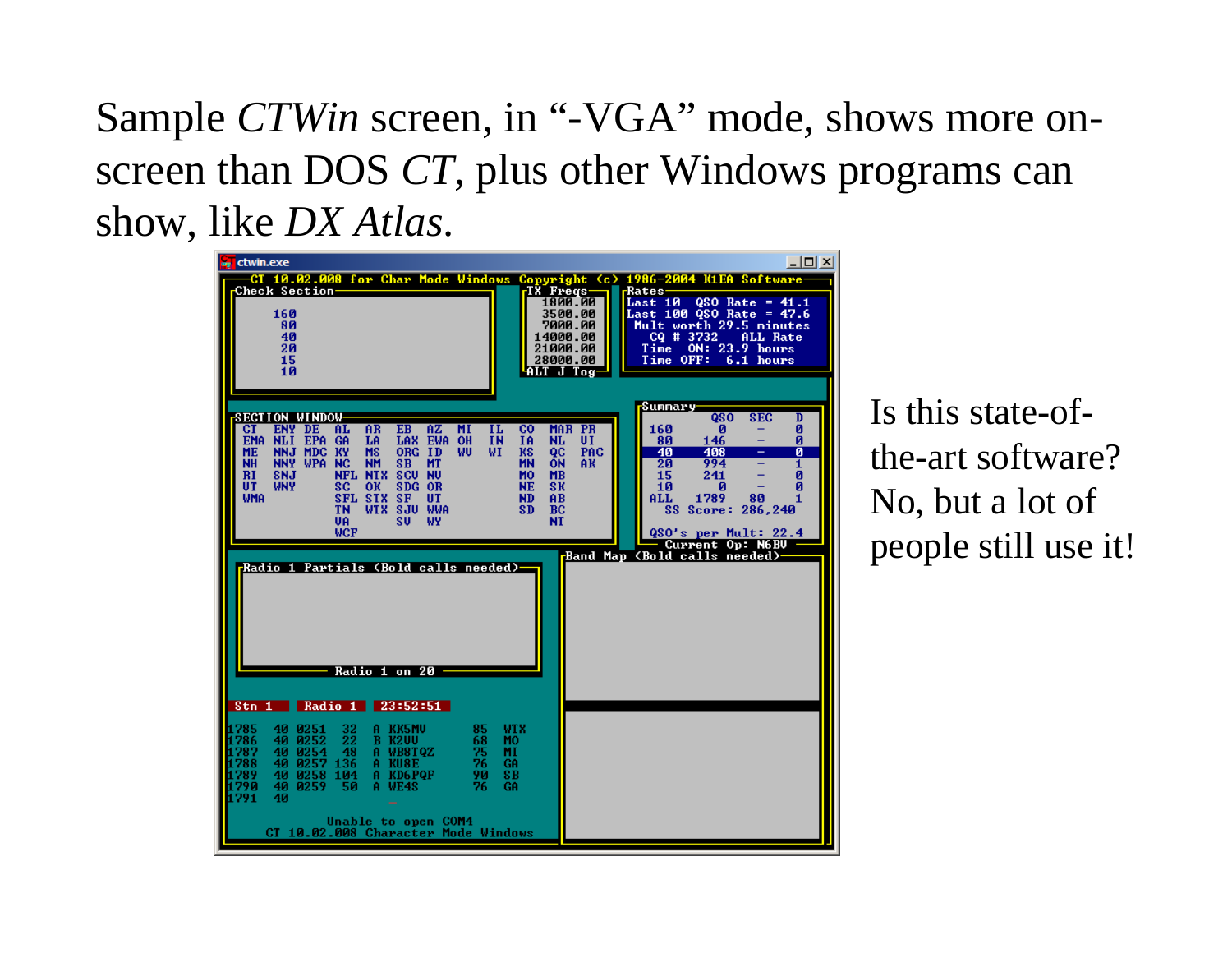#### What Would I Like in *CT*?

- For SO2R, I'd like two bandmaps
- For SO2R, I miss instant duping on second band I'm tuning while calling CQ on first band.
- I miss using the FB K1EA DVP on phone
- I'm intrigued by the concept of ESM (Enter Sends Message, and equivalent in *TR-Log* )
- I'm intrigued by not having to tab through all the fields in SS when I make a correction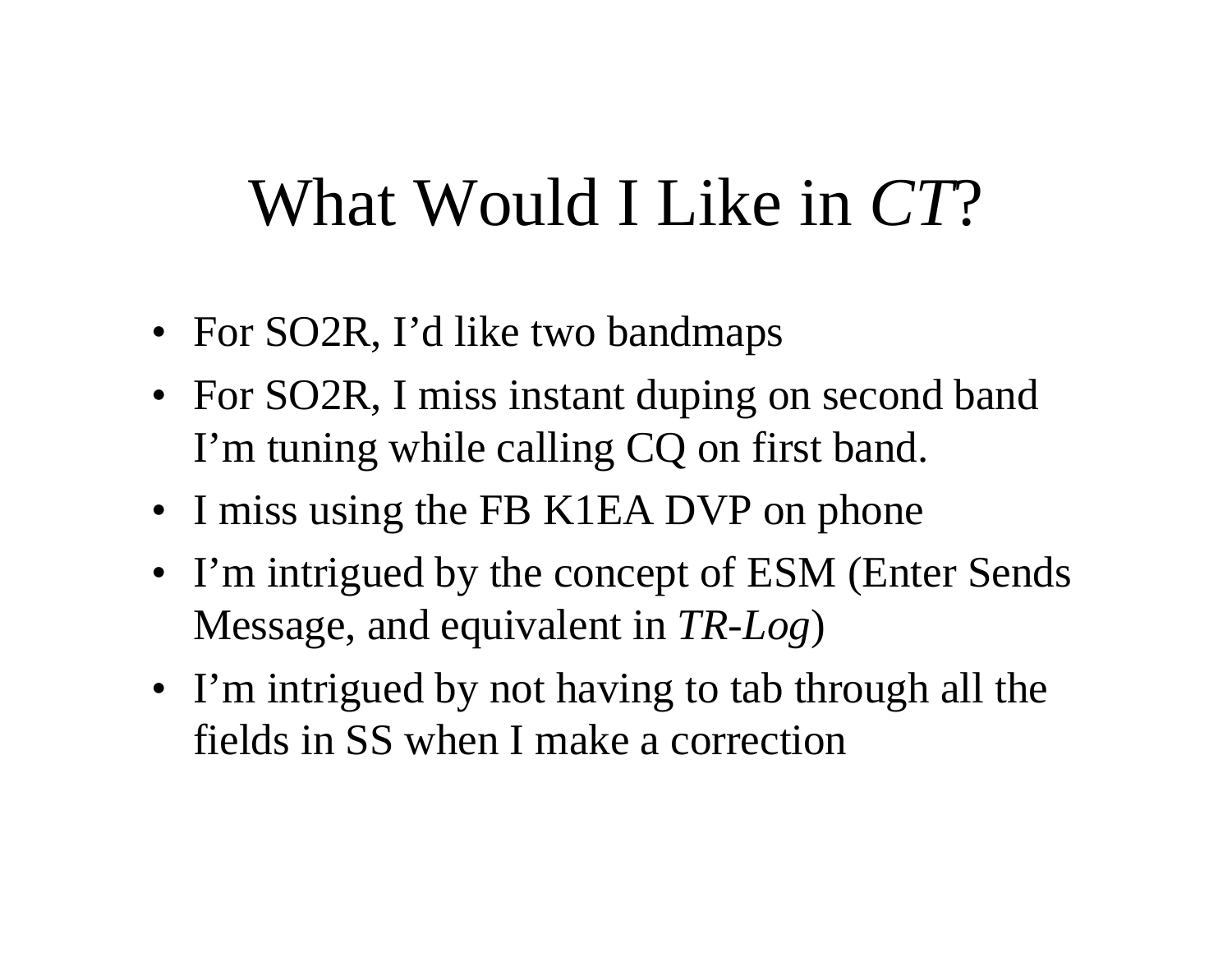#### What type of user is this logger best suited for?

• Someone already familiar with CT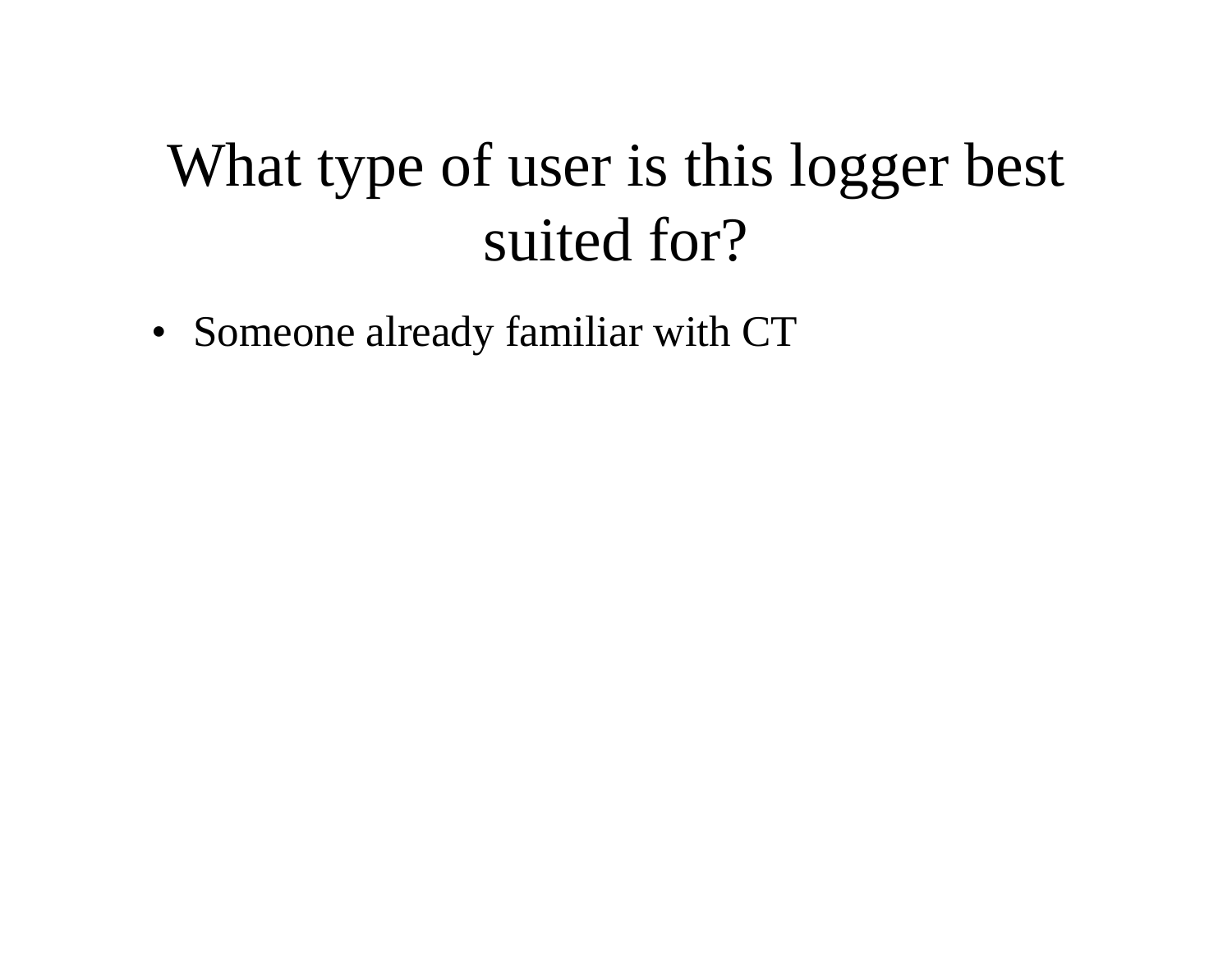# What three things distinguish the CT-DOS logger from others?

1. It is stable

2. It is familiar – particularly in multi-multis

3. It only needs low-end computer hardware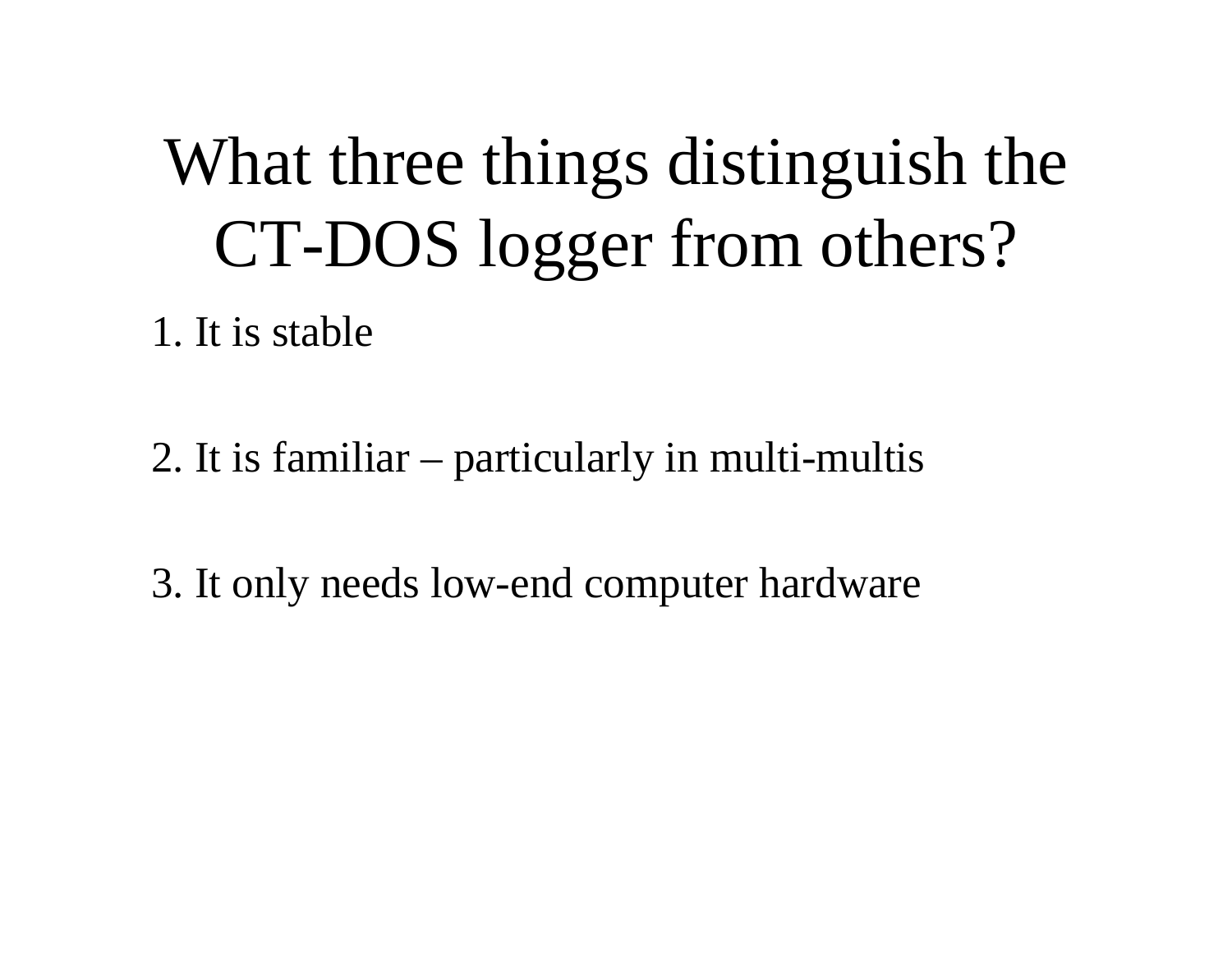#### What are the three most significant shortfalls of this logger?

1. It doesn't support all radios

2. CT-WIN doesn't support K1EA DVP

3. It only has a single band map for SO2R